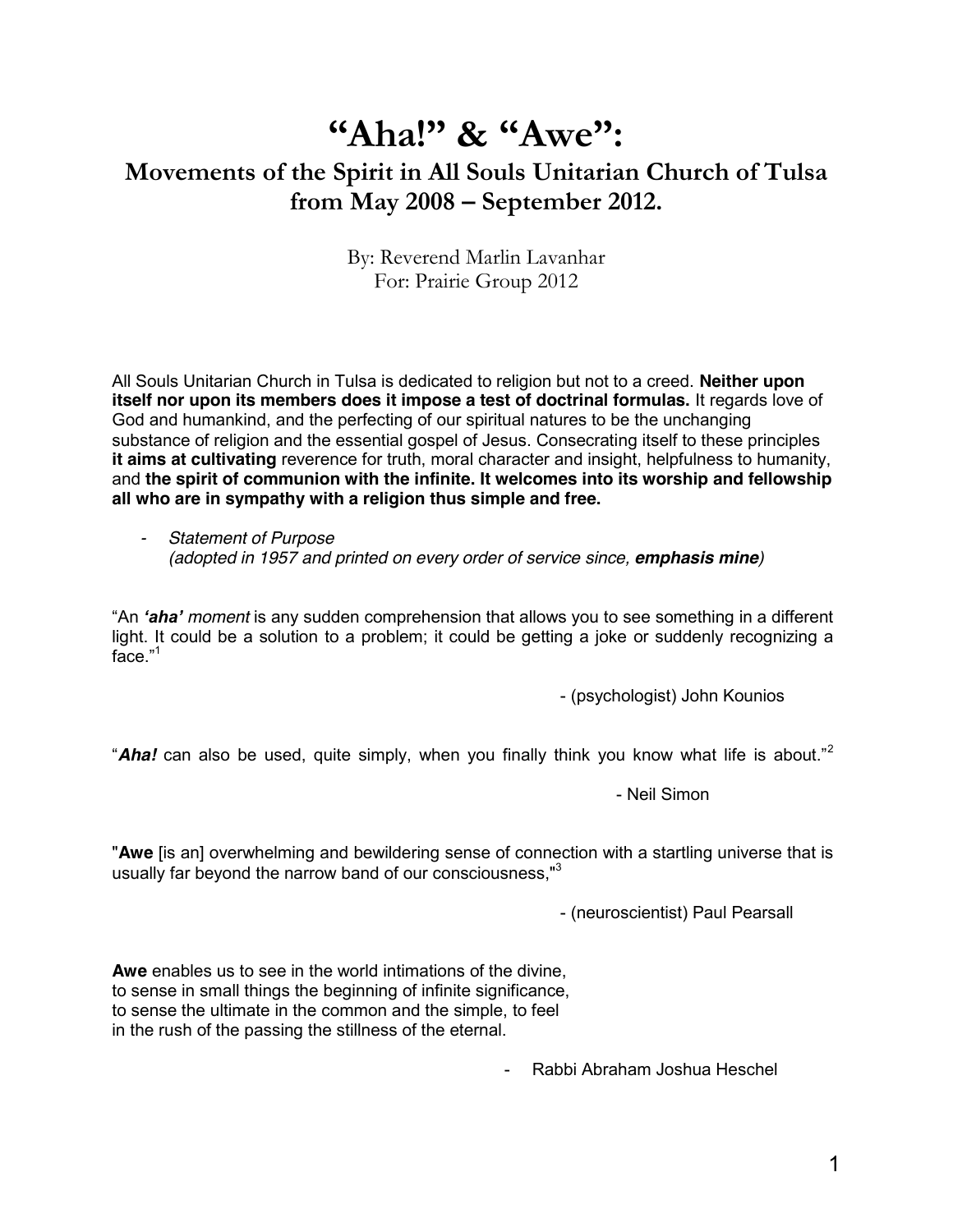# **PREAMBLE**

If Unitarian Universalists (UU's) decide that we have a calling to provide a path within our churches to support former Pentecostals, Charismatics and Neo-Pentecostals to maintain their liturgical expression and reinterpret their theology, we could open our congregations to thousands or millions who are currently beyond our vision and reach. This formula of **NEO-PENTECOSTAL LITURGY + COVENANT** (instead of creed) has the ability to:

- 1) Liberate charismatics from oppressive religious ideologies and help heal the wounds left by the predominance of homophobia, misogyny and triumphalism that is often embedded in the theology of these communities. And,
- 2) Help UU's begin to heal the mind/body split that has been a dominant feature of modern Western religion and Unitarian Universalism.

Pentecostal styles of worship reach people from demographics and cultures that Unitarian Universalism (UUism) has not been very successful reaching. The following essay asserts that UUism possess a vitally important, life-affirming and liberating approach to religious life and theology. The primary question is whether we are called to offer this saving message beyond UU ism's dominant preferred liturgical expression and therefore endeavor to expand our communities to include more people from more segments of the population. In this paper I use the experience of All Souls Unitarian Church in Tulsa from 2008-2012 to explore the possibilities and challenges of pursuing such a calling.

# **INTRODUCTION**

In 2008, All Souls in Tulsa welcomed Bishop Carlton Pearson and his congregation of predominately African American Pentecostal universalists into its membership. The collaboration and community that has developed from this alliance raises questions about the possibilities of a truly multiracial, intercultural, worldwide expression of Unitarian Universalism. Even if a rapidly growing Neo-Pentecostal wing of the UU Church does not emerge in the future, this commingling of liturgical and religious cultures and peoples in Tulsa offers a number of important considerations, and even critiques, of our current concept of UUism and covenantal community. This paper offers highlights and low-points regarding what has been happening from 2008-2012 at All Souls in Tulsa and how it can inform and transform our faith and future.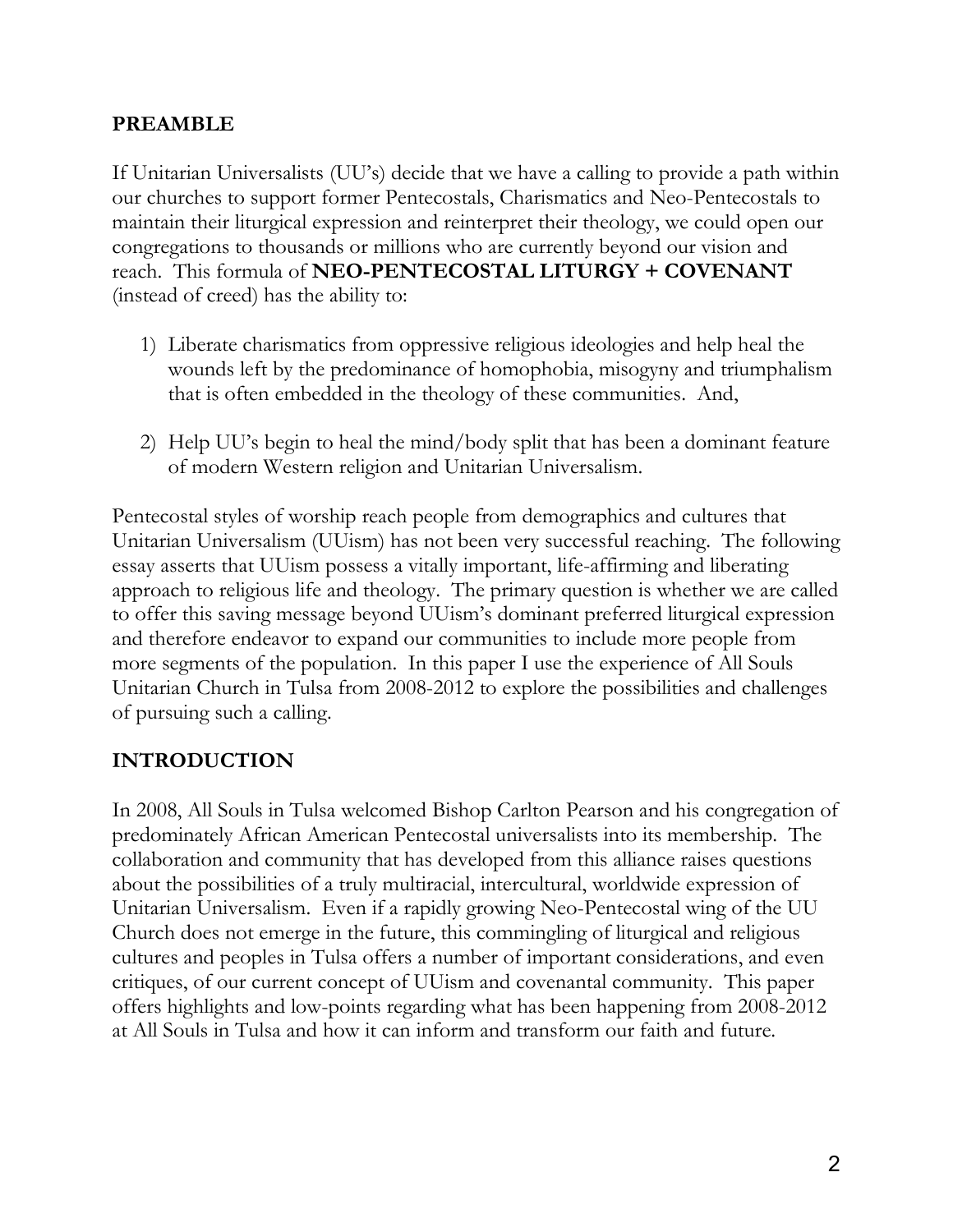### **BREAKTHROUGHS**

#### **Diversity:**

There are two primary breakthroughs All Souls has experienced after launching a Contemporary service that combines elements of New Dimensions (neo-Pentecostal) liturgy with All Souls liturgy. First, we have grown in racial diversity, particularly among African Americans. We are attracting a younger demographic and many more Lesbian, Gay, Bisexual and Transgender people to this service. The racial diversity is no surprise since statistics show that the majority of black megachurches are neo-Pentecostal.<sup>4</sup> Also, neo-Pentecostalism is the fastest-growing segment of Christianity among the black middle-class.<sup>5</sup> Sociologist Lawrence Mamiya contends that "by 2050 half of all black Christians will have embraced some form of Pentecostalism".<sup>6</sup> In fact, "across the country, a growing number of educated, affluent blacks are turning back to the church and at the same time [in some neo-Pentecostal churches] are able to embrace both their African spirituality and a more intellectual approach to religion".<sup>7</sup> Many of All Souls' new LGBT members come from Pentecostal or Charismatic backgrounds, and find that at All Souls they can not only worship in a way that is familiar and inspiring, but also in a community where they are celebrated rather than denigrated. The young people seem attracted to the amplified, rhythmic music, the diverse community, the highly participatory liturgy and the progressive message being offered.

#### **Embodiment:**

A second breakthrough includes the ways the Contemporary service adds an embodied and communal element to worship. UUist worship is traditionally intellectual and disembodied. In the Contemporary service people stand for an extended period of singing at the beginning of the service and are encouraged to clap, to raise their hands in the air, to turn and greet their neighbors with hugs and handshaking and to dance. Occasionally when a minister ascends the pulpit and says the first few powerful lines of a sermon, the musician, Pastor David Smith, spontaneously reprises a few cords of the previous song and the entire congregation instinctively jumps to their feet singing and dancing. There is a celebration and joy that people feel and create with their bodies.

Christian scholar Harvey Cox believes that part of Pentecostalism's appeal is that it helps fill what he calls the "ecstasy deficit" in our postmodern world.<sup>8</sup> He explains that, "people have had the emotion squeezed out of them by modernity's demand for rationality and we're looking for a way to be whole again; Pentecostalism is an answer to the problem."<sup>9</sup> Paul Alexander says that, "some moneyed, educated, and analytical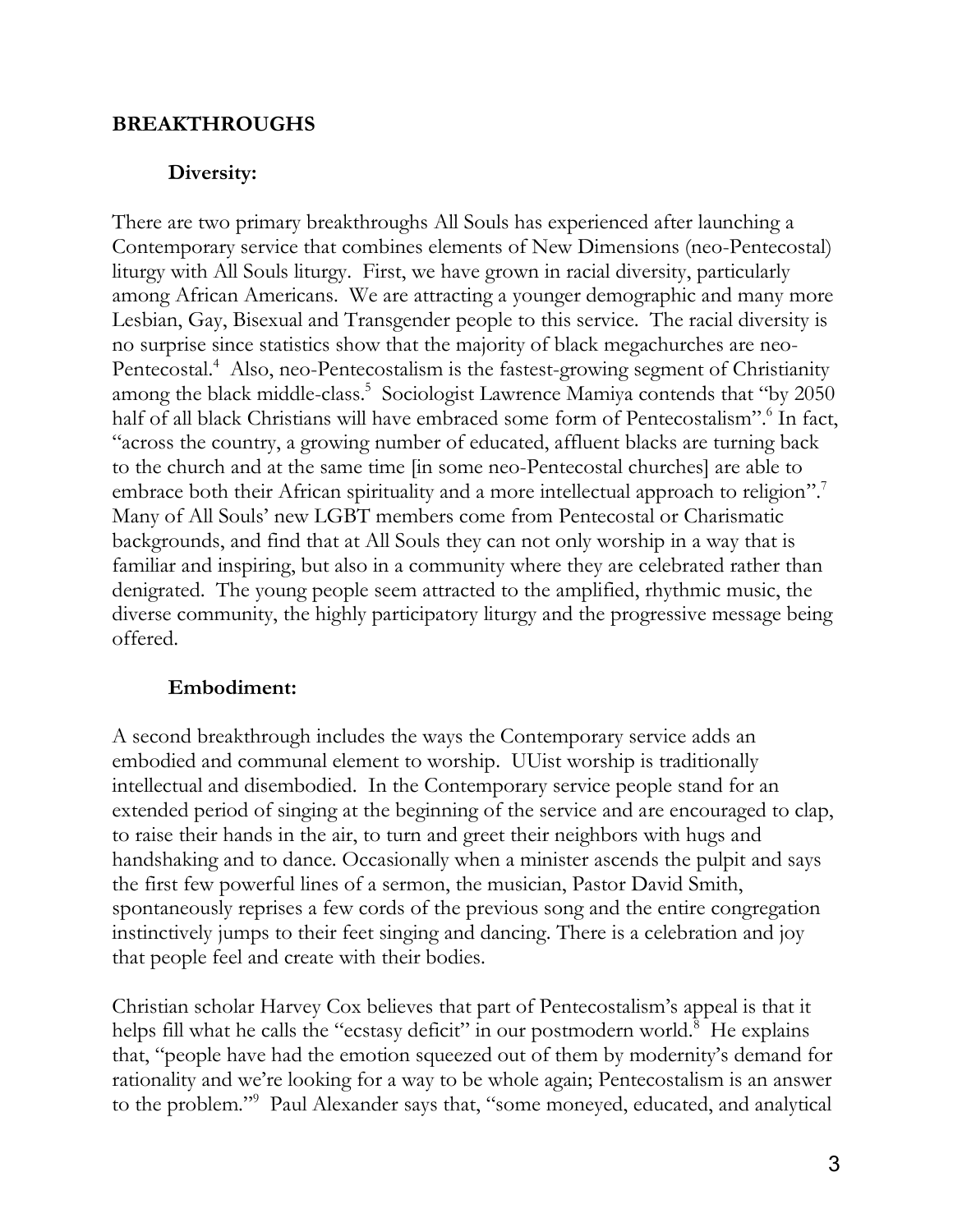folks may be deprived of emotional freedom and suffer because of it."<sup>10</sup> That would explain the words of one older, longtime, Caucasian member of All Souls who attends the Contemporary service despite her Humanistic theology who said, "I attend this service and am thankful because I need more joy in my life." And the 60 year old, Caucasian, professional, man who loves to dance during the singing and can often be seen crying during poignant moments in the sermon or music. There is a freedom to move one's body and express in words and tears appreciation and sorrow.

# **CHALLANGES**

Despite the opportunities, there have been a number of challenges and types of resistance. Before sharing some of the significant challenges, it is important to say that the vast majority of All Souls members supported this direction from the outset and despite many challenges the membership never wavered. Those in support have always numbered in the hundreds, while those who have opposed the changes could be counted in dozens. Nevertheless the opposition brought on by the new service was significant and some remains in 2012. The resistance is complex and the issues involved are multifaceted. There are legitimate concerns and loving, well-intentioned people on all sides. I have learned how important it is to unpack the complexity of people's resistance and avoid labeling or oversimplifying anyone's motives.

Concerns that were voiced included:

- Why are "we" changing to suit "them"?
- The new music is too loud or too Christian or too repetitive or all of the above!
- I came to All Souls to get away from this kind of worship.
- $\bullet$  I always attend the 11:30 service, now I have to come at 10:00 if I want to worship in my preferred style. Why am I having to adapt?
- You [Marlin] are destroying my church and I didn't get a vote.
- It's clear from the music that these new members do not share "our" theology.
- I used to tell friends to come experience All Souls, but now I'd be embarrassed if my friends came and saw this new service with people clapping, raising their hands, singing to God and speaking back to the minister.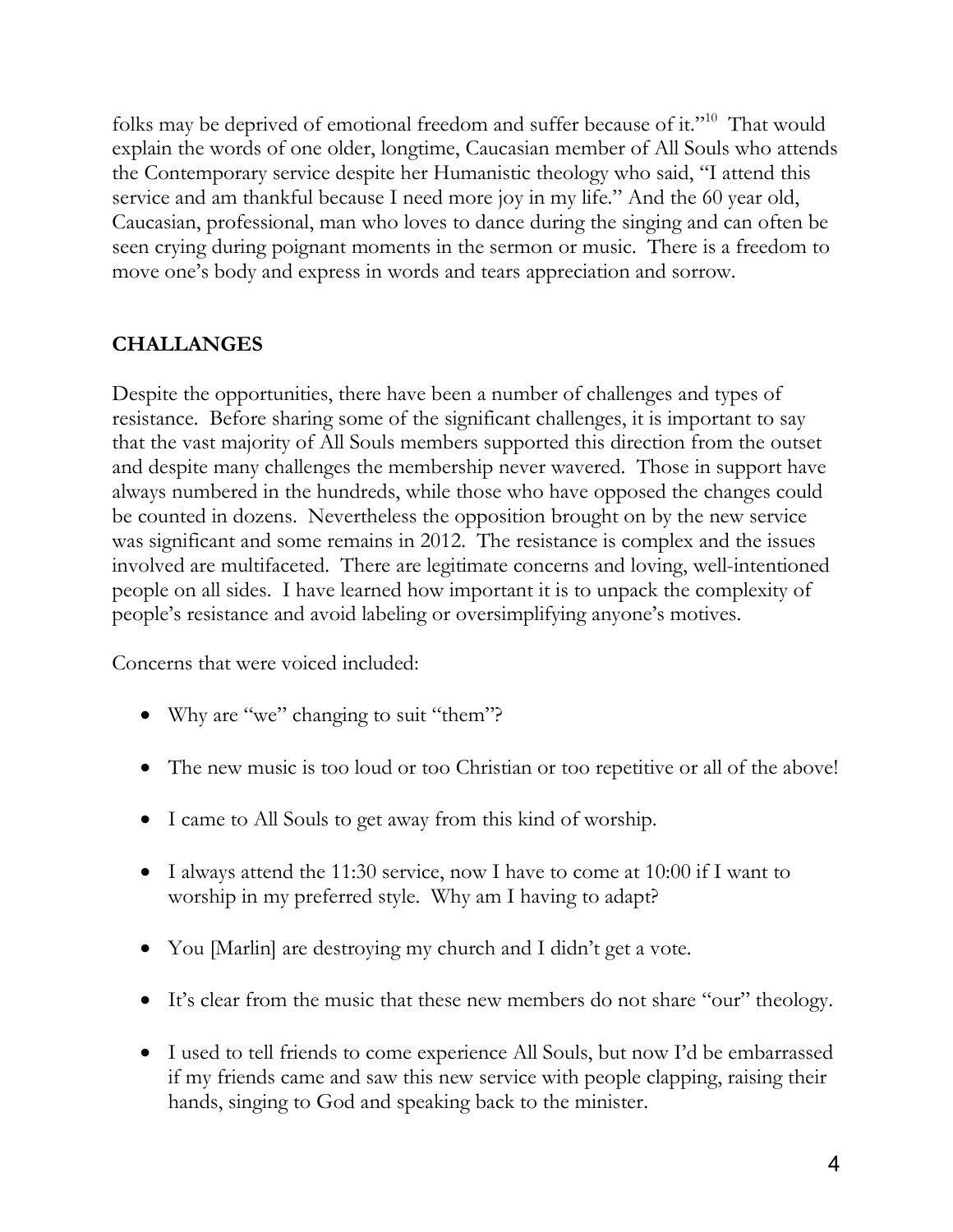- You [Marlin] care more about these new members then about those of us who brought you here and who have supported you. Otherwise, why would you go so far to please them when so many of us are not happy.
- We welcome anyone to join our church of any background, as long as they like the way we do things. We can't change who we are to attract every group. Otherwise we lack integrity and identity.
- We are trying to be something we are not in order to achieve the goal of racial diversity and it does not feel authentic.

Some pledges were withheld and reduced. Some prominent members resigned. There were movements in year one by people who did not like the changes to call for a vote or take a survey to determine whether the congregation wanted to continue with the new service. At our all choir concerts at Christmas and spring, during the first couple of years, a few people walked out when the New Dimensions Chorale began to sing and others plugged their ears demonstratively due apparently to the volume of the electric music and grimaced disapprovingly in view of the singers who were performing. A person on our editorial board suggested we produce an article for our newsletter with one person making the case for the new service and one person making a case against it. The well-intentioned editor thought it sounded fair, but did not consider the impact on new members reading an article outlining all the reasons that the worship they cherished and the changes brought on by their participation were disliked and seen by some as inappropriate. Some members complained that the Associate Minister was "Not conducting herself in a way becoming of an All Souls minister" because she occasionally clapped with enthusiasm and raised her hands during the singing while she was on the chancel leading the Contemporary service. Influential members made it known that they were considering leaving or seeing if they could have me leave if I could not turn back the clock on the changes. As predicted, some lead donors to the upcoming Capital Campaign who had already identified themselves as such, said they were now waiting to see what happens to the church before they commit to contribute to the campaign.

In the meantime, scores of former New Dimension members were leaving All Souls for a combination of reasons including some of the issues described above, but more often the stated or implicit reasons were because:

- 1) There was not enough Jesus in the music or messages;
- 2) The service did not rise to the emotional/ spiritual pitch that they were accustomed to and looking for;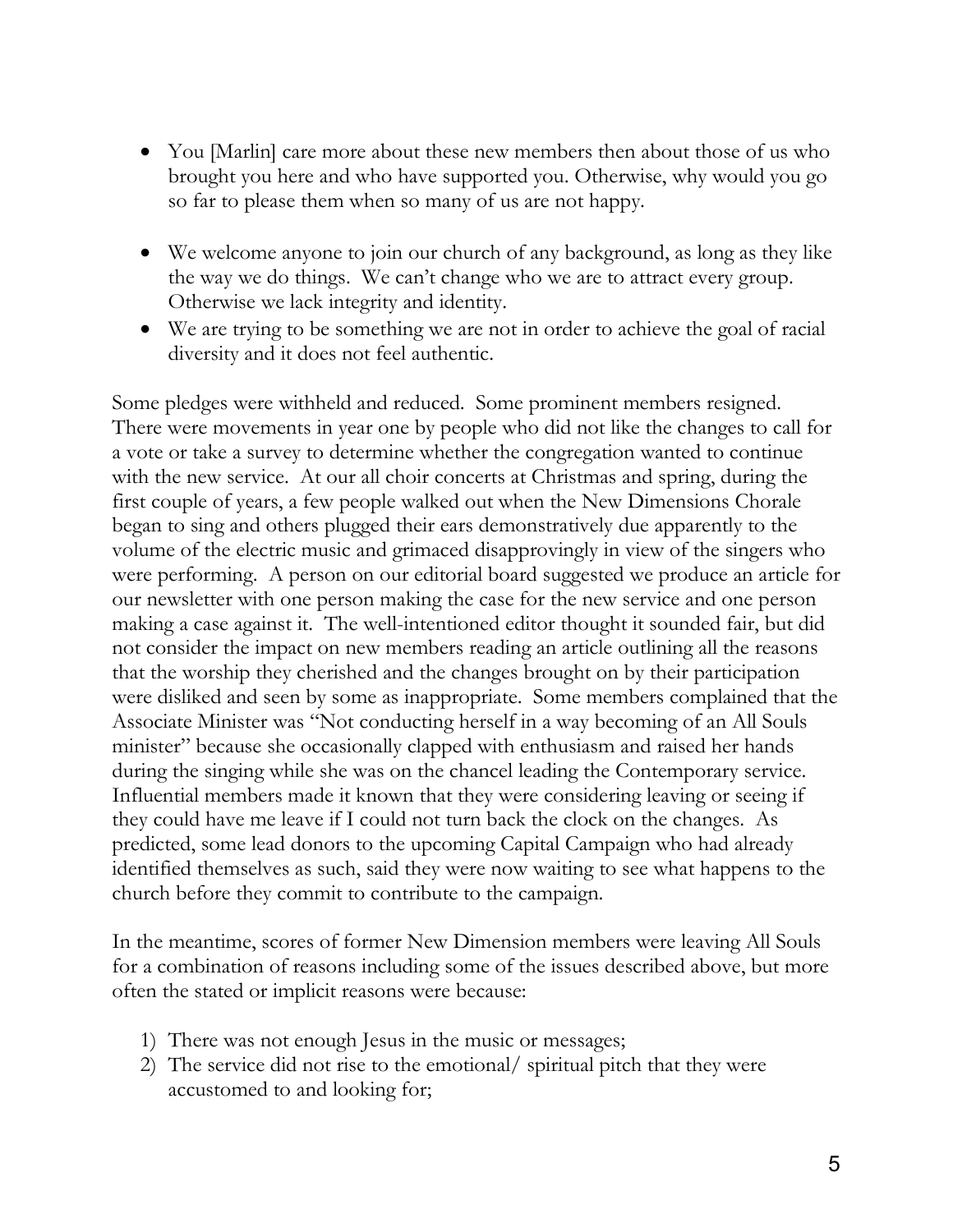- 3) There was an out lesbian minister in leadership;
- 4) Sermons were more information than application;
- 5) There were frequent references to pro-choice or pro-LGBT issues;
- 6) It was noticeably an upper-middle class, Caucasian organizational milieu and many throughout the church membership did not have a well-informed analysis of race or understanding of white privilege;
- 7) At All Souls African Americans and Christians were minorities and if they were a minority all week long, they did not want to be one in church.

# **Theological Challenges:**

All Souls' by-laws, sermons and weekly orders of service state unequivocally that there is no test of creed or belief, and that anyone who agrees to our covenant is welcome to be a member regardless of belief. Yet, in practice, many people with Christian beliefs were not made to feel welcome and people who talked of loving Jesus and praising God were treated as outsiders. Examples include irreverent jokes, insulting to Christians and disrespectful of the Bible and Christianity, were somewhat common and considered appropriate among our church members at coffee hour, on Facebook and around church. Also, the New Dimensions Chorale was asked to lead songs that praise God, but not Jesus as God. Fortunately there are many Pentecostal songs that do not refer directly to Jesus. However, the experience led many to believe that Jesus is not welcome at All Souls and therefore Jesus-lovers were not welcome either. Long-established members said, "All we ever hear about in the sermons anymore is the Bible and Jesus." While despite it being the same sermon in each service, former New Dimension members frequently complained, "We almost **never** hear about Jesus or the Bible in this church."

# **Freedom & Our Invisible Culture:**

UU's pride ourselves on being a bastion of religious freedom, but suddenly when people came to us who wanted to raise their hands and clap while singing or respond to the ministers while preaching it was sometimes expressed by long time members "That's not how we do things here." It was eye-opening to realize that the members of New Dimensions were freer in their religious life before they came to All Souls. They could sing to Jesus, they could stand at anytime during the service if moved, they could speak in tongues if inspired. Ours was primarily an intellectual freedom, but along with it there were a myriad of tacit rules of behavior that only became articulated when certain invisible lines were crossed.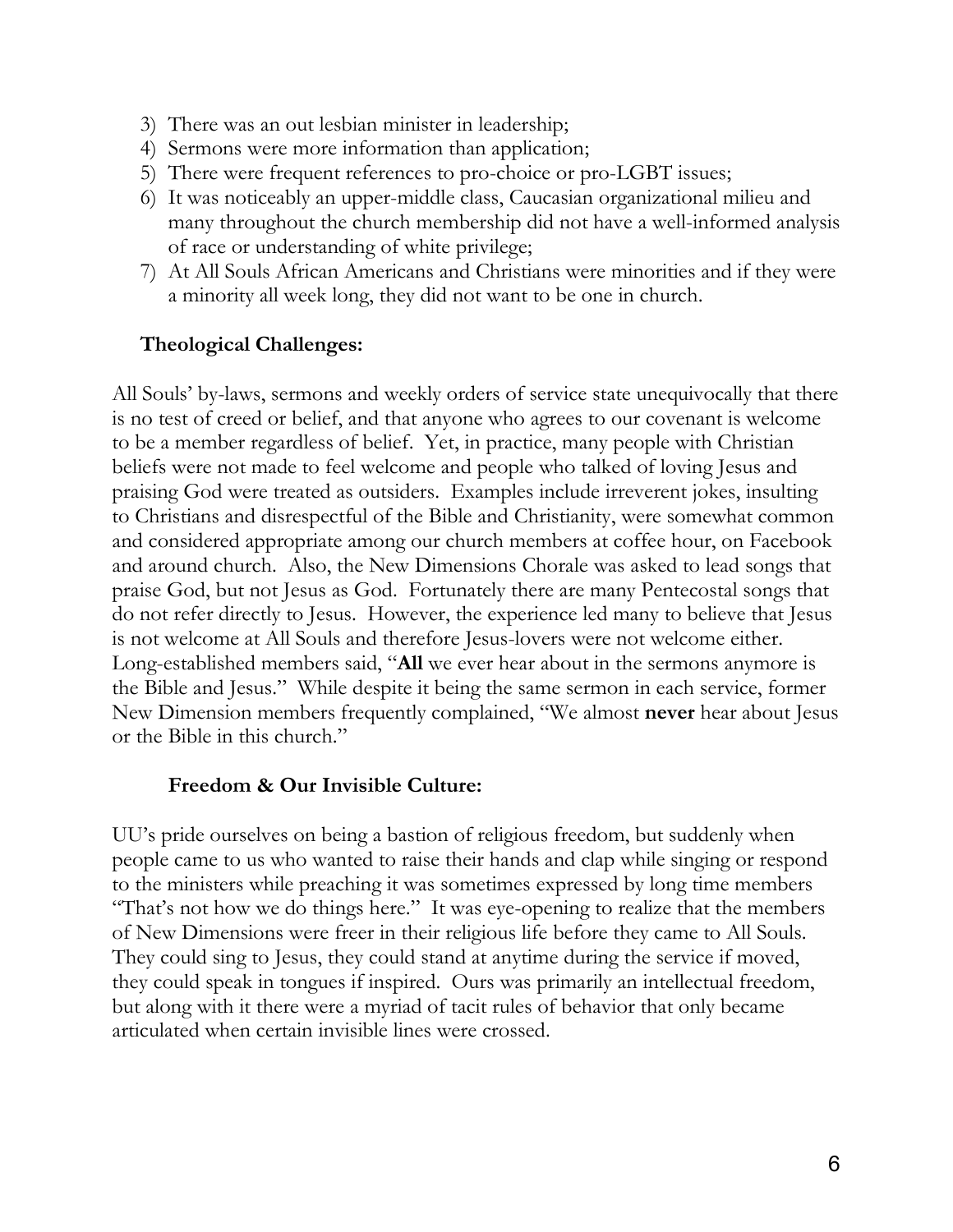#### **Class:**

Social class differences also arose. Anything that hinted at Holy Rollerism was denounced by some as emotionalism and primitivistic and the religion of the poor and uneducated. Some literally said they ´were embarrassed to be associated with a church where people acted and worshiped with hands in the air and shouting amen." In an interesting reversal, many among the professional class, particularly men under 65, like to dress down on Sundays. Many of them must wear a suit all week and so on Sunday they like to express a different, less formal side. Among some in a growing number of working class members, Sunday is seen as an opportunity to depart with jeans and work uniforms and dress elegantly. Also, some members who were struggling to make it financially were more interested in sermons that were practical in ways that would help them make it through another week. Yet, when sermons offered more practical application and less theoretical and abstract concepts, some longtime members complained that it seemed we were "dumbing down" the sermons.

# **Race & Ethnicity:**

The changes required understanding and managing many levels of socio-cultural complexity. Issues included culture, theology, sexual orientation, class, generational differences, education levels, socio-political issues and race. Race stood out as the most complicated and painful. Caucasian members were often afraid of being perceived as racist and it was common for people of color to perceive race prejudice as the primary explanation for any resistance or concerns being expressed. Complaints from Caucasian members frequently began with, "This isn't about race... this is about theology... or this is about the volume of the drumming ... or the repetitiveness of the music." A fear of being labeled racist kept many people from speaking openly and this fear added to the intensity and fragility of many conversations within and about the church. All Souls also had no African Americans on staff or in leadership positions in the church when New Dimensions arrived.

#### **Impact:**

Despite the challenges, by the end of the first church year, the two worship services had almost equal attendance and we added a numbered of skilled and committed African American former members of New Dimensions to the church staff and lay committees. Demographically, the new service was different in being younger and racially diverse. We had retained about 70 members of former New Dimensions (about 25%) and had attracted numerous new members who were increasingly people of color and included a number of bi-racial couples and LGBT folks. Less than a dozen longtime members formally resigned, but there was a less quantifiable, quiet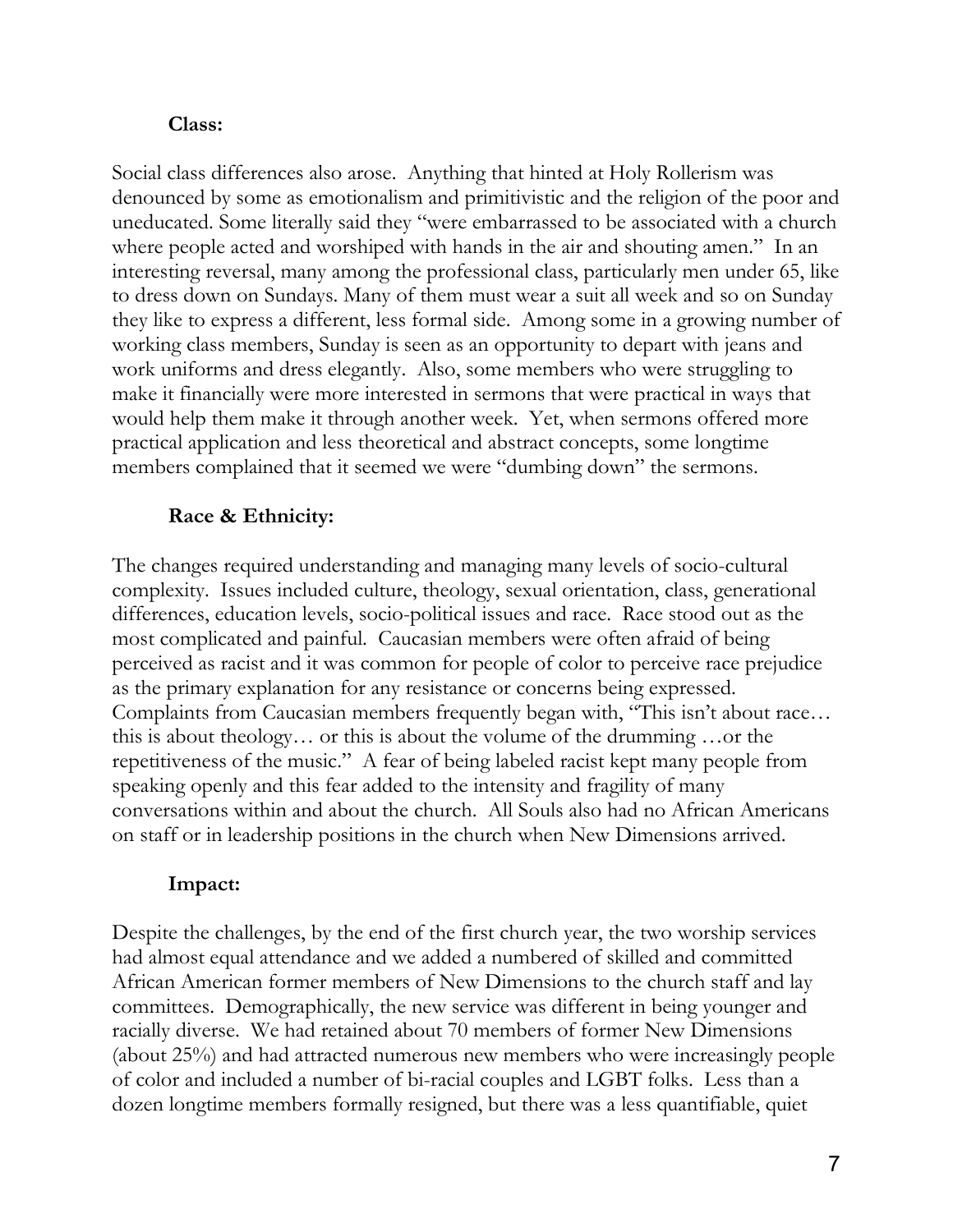attrition noticeable in reduced attendance and reductions in pledges. The leadership of the church was intentionally seeking out opportunities to grow in intercultural competency.

# **THE MISSION OF UNITARIAN UNIVERSALISM**

One day I met with a couple who were particularly upset by the Contemporary service. They had been in the church for over 30 years and were major financial leaders. They explained that they came to All Souls when they moved to Tulsa after college. They had been Presbyterians but had grown away from the creeds and theology. When they came to All Souls in the 70's they found a place that looked and felt much like the Presbyterian church, but with a message and worldview they could wholeheartedly embrace.

I explained that for the past 30 years the fastest growing religious expressions in America have been Charismatic, Pentecostal and Non-denominational churches with Contemporary styles of worship. Therefore, today, there are young people who, much like the couple I was talking to, no longer embrace the theology of the churches in which they were raised. Today, when these young people come into All Souls they have the same experience that this couple had 30 years ago. They find a service that feels like the church they loved growing up (e.g. Neo-Pentecostal) but it has a message and a worldview that they can wholeheartedly embrace. In essence, All Souls is doing exactly what it was doing in the 1970's, when they arrived, except now we are responding to the current religious environment by making room not only for those who are coming from Mainline denominations, but also for those who are fleeing more Charismatic congregations.

I explained that All Souls is offers a church and theology that is not homophobic or misogynistic or triumphalistic or anti-intellectual. The folks who are joining may enjoy clapping and praising God, but they do not take the Bible literally and do not think Christianity is the only true religion. They are people who believe it is important to incorporate reason and science and academic learning into one's religious life. They are looking for a religion that will allow them to bring their whole selves, including their questions, their sexual orientation and also their preferred style of music and worship. Is there any reason not to welcome and try to serve these people who share UUisms core values and vision for the world?

Imagine what it could mean if UUists saw one mission of UUism as providing a home for the millions of people who grew up Pentecostal, Charismatic and Nondenominational who no longer accept the dogmas, literalism, exclusiveness, homophobia and misogyny of many of those churches. We have been doing this for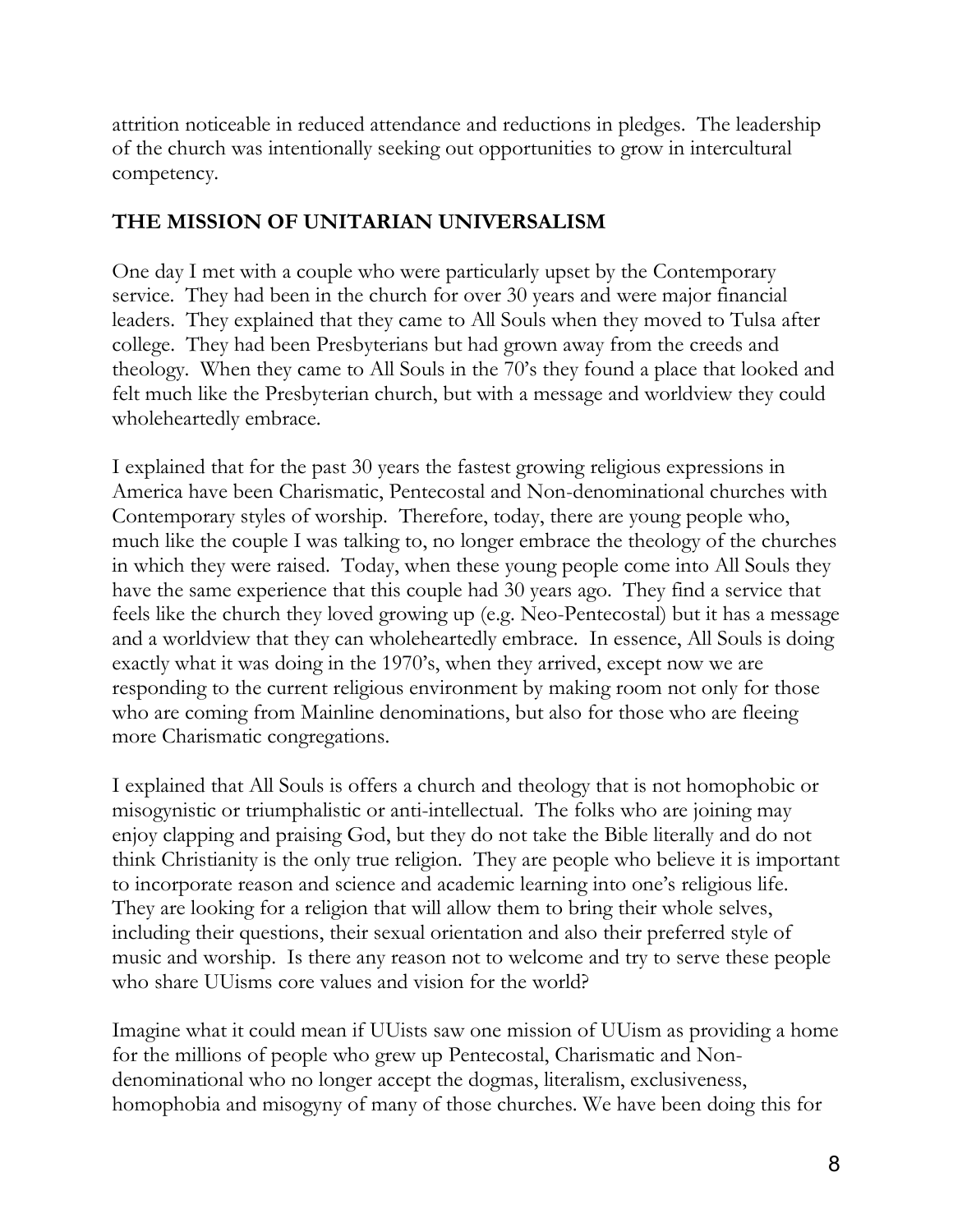mainline Christians for centuries. In the  $21<sup>st</sup>$  century we live in a changed religious landscape. In order to continue to do what Unitarians and Universalists have historically been doing, in some ways since the  $16<sup>th</sup>$  century (i.e. freeing people from dogmatic and oppressive religious creeds and perspectives) we will need to find ways to offer worship that inspires and engages people who prefer Charismatic, Contemporary Christian and embodied worship.

# **A** PLACE FOR "AWE"

One of the reasons that Pentecostal Christianity is spreading to 100's of millions of people of many cultures is that there is what I call the Pentecostal Formula. Here's how it works. Sustained music, repetition, clapping, hand-waving and rhythms lead people to an experience of "awe". People describe it as feeling touched or infused by the spirit and like an ecstatic moment of emotional or spiritual high. The awe is made even more powerful because it is communal and one has the feeling that they are sharing this ecstatic moment with others who are experiencing the same phenomenon. Although the experience is not sexual, it is analogous to sex in which two people share a sense of mutual ecstasy. In both experiences a sense of unity and oneness is created and the boundaries between "self" and "other" feel erased or diminished. Pentecostals have found a way through music and movement to reliable and repeatedly take people to a place of awe.

#### **The Pentecostal Formula = Pentecostal Liturgy + Creed:**

The Pentecostal Formula involves bringing people to a powerful existential moment and then framing what transpired by placing doctrines over what occurred. People who are positively affected by the experience, typically want to experience it (e.g. the power, the joy, the hope, the surrender, the communion, etc.) again. The people offering the worship know how to repeatedly and predictably bring people to those powerful existential moments and know how to offer an explanation that frames it. It is an epistemology. The awe is used as the proof that what is being said in the sermon and classes is true. In other words, the answer to the question, "How do we know that the theology and dogma are true and that the ministry is anointed by  $God?"$  is that people experience a profound, undeniable physical-emotional-spiritual moment while in church together. In some of these church's the proof is the gift of glossolalia, but more and more in neo-Pentecostal churches the traditional gifts of the spirit are becoming less and less important and significant. "[I]ncreasingly smaller numbers of Pentecostals have actually spoken in tongues, and many have never experienced the demonstration of the prophetic utterances and the miraculous healings that had characterized earlier Pentecostal meetings."<sup>11</sup> The experience of high-energy worship (that leads people to both individual and communal feelings of joy and hope, despite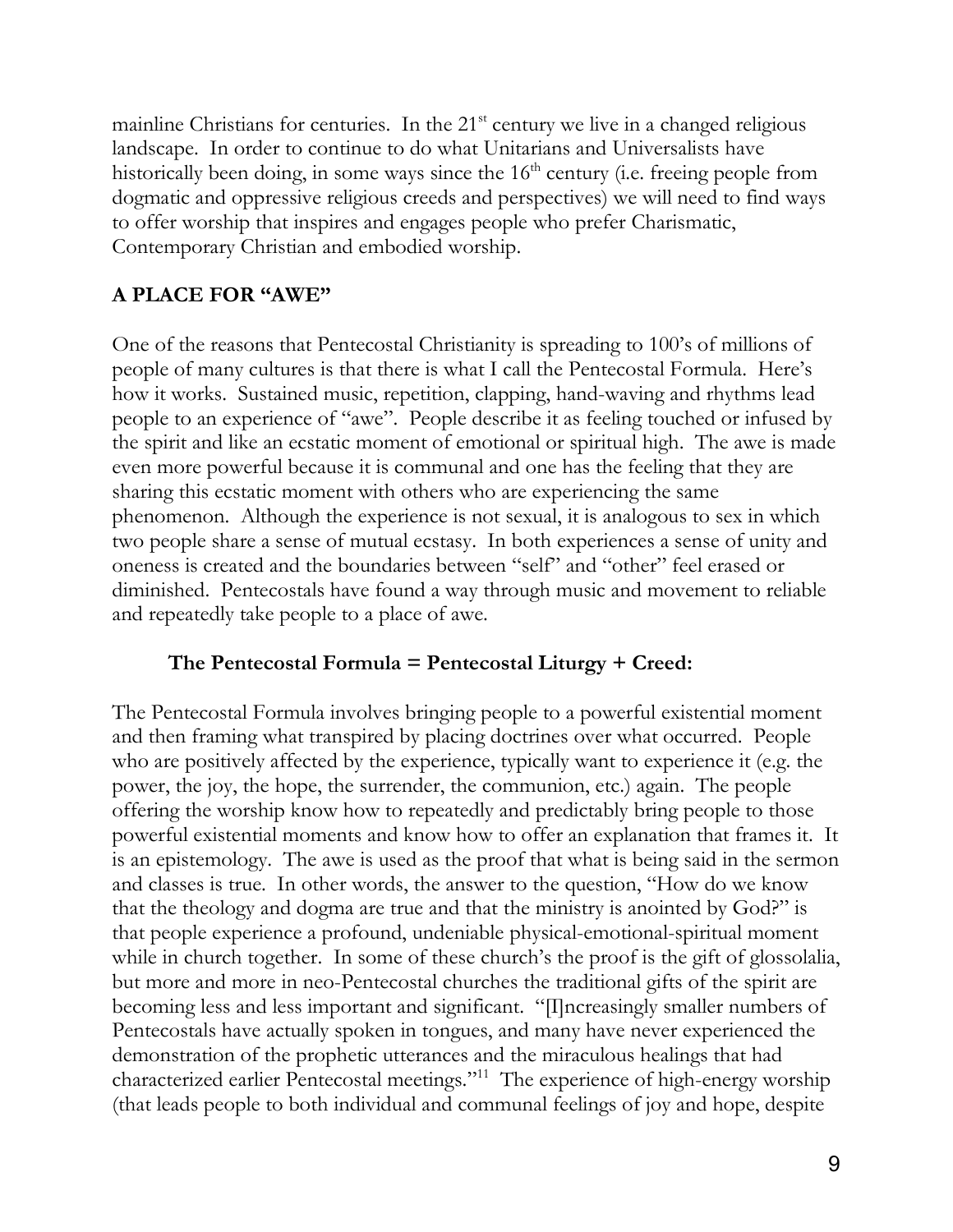whatever is happening in their lives outside of worship) has gradually become a more common expression of anointed worship worldwide<sup>12</sup>.

The theology and dogma that is offered as the frame is biblically literal and typically involves the claim that all people are convicted of sin and that Jesus Christ died for our sins and is the one and only savior and redeemer of humankind. Parenthetically, it also includes oppressive ideas about women and homosexuality and derogatory ideas about other faith traditions and worldviews.

As powerful and pervasive as this formula is at attracting and keeping members, few in liberal religion see it as a way to share their faith. What we have discovered at All Souls is that with the help of skillful music ministries and new ways of worshipping, we can take people to similar experiences of awe in worship. However, as UU's we do not place a dogmatic frame on top of the experience, instead we provide people with a hermeneutic of religious freedom to interpret these experiences for themselves. Since starting this new service many people have come to realize that their experience of the spirit, in these moments of awe in worship, are not necessarily tied to a Christian theology or to a particular dogma or even to Jesus Christ. Many have had the opportunity to reconsider their frame of reference since having the experience of awe in the context of worship that includes diverse names for God, expressions of Humanism and with an out lesbian minister leading the service. Such experiences in worship can help people begin to deconstruct the premise upon which they had been taught about faith, God and spirituality. The experience, and our church, are making room for new religious understandings to emerge.

# **AHA & AWE**

The All Souls Worship Team asked, "What does success look like at our Traditional service in comparison to our Contemporary service?" We concluded, based on our experiences, that people come to worship for many reasons including social, emotional, intellectual, spiritual and aesthetic longings. Nevertheless those attending our Traditional service often articulate a sense of satisfaction if they learned something. We have been calling it an "aha moment." When the service or sermon offers new insights, new perspectives on life or helps someone learn or articulate what they had been feeling or thinking, it is seen as successful. Even if a service has exquisite music, beautiful readings and community, if the service does not offer at least one "aha moment" with a new insight or fresh perspective it is often seen to have at least partially missed the mark.

In the Contemporary service, especially among attendees from Pentecostal backgrounds, success seems to involve feeling what some call "the indwelling of the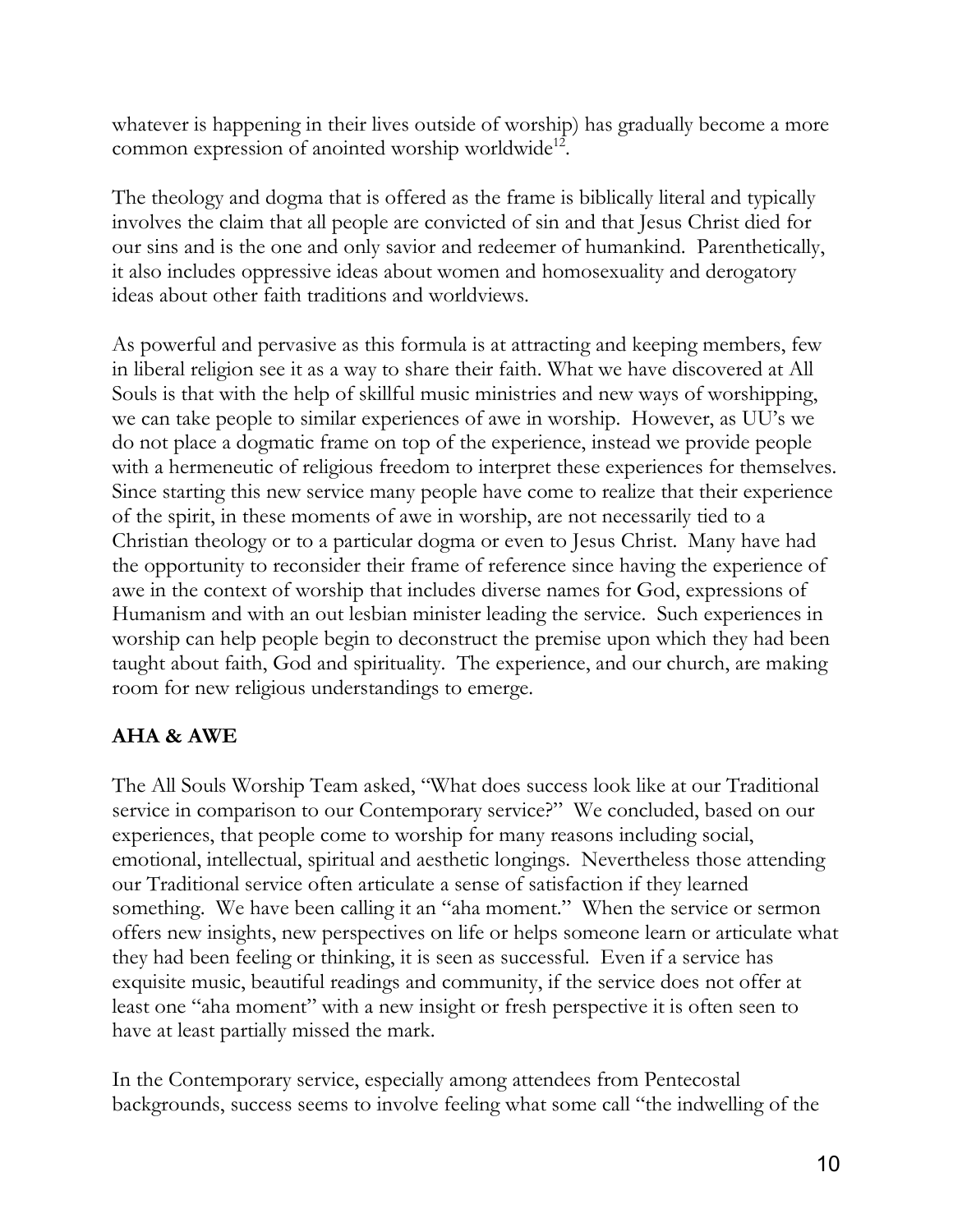spirit" or "the anointing of God" or "a mystical communion with the infinite" or what I am calling generically "awe". These worshippers also appreciate an intellectually satisfying sermon, but if the sermon was satisfying but there was no experience of awe, the service fell short. If a person came more than once and did not have an experience of awe either time, the worship team believes that no matter how brilliant the sermon might have been the person was not likely to come back. As one scholar of Pentecostalism put it, "No greater assessment could be made of a worship service than that the Holy Ghost 'took control"<sup>13</sup> Another reflected, "...the single most important element that empowers Progressive Pentecostals, ... [is] unequivocally the energizing experience of worship."  $14$ 

We have also realize that at their best, each of our worship services offers people an experience of intellectual insight for the head (aha) as well as a feeling of connection to something larger than themselves in their heart (awe). Successful worship in general begins with people entering the sanctuary immersed in their individual story and their individual emotions. Then through the course of the liturgy they become connected to a larger story and purpose and what Thandeka calls people's "raw emotions" are transformed into "religious emotions."<sup>15</sup> Every person enters worship filled with a combination of worries, wishes, desires, and fears with which they may or may not be able to completely feel or express. When worship is effective it is affective and thus it helps people move from feelings of alienation to belonging or from isolation to intimacy or from self-reference in which "self" means the person as an individual to self-reference in which "self" refers to a greater whole. On a good Sunday such movements of the heart and spirit happen at each service and the difference is more in regard to technique, style and intensity rather than it is in regard to outcome.<sup>16</sup>

# **HERMENEUTIC OF RELIGIOUS FREEDOM**

UUists have a life-saving and liberating way of approaching the religious dimensions of being human. By using the Pentecostal Formula as a basis to create a UU Formula we can share our liberating faith with others. The Contemporary service at All Souls in one example. In many ways and many lands since the  $16<sup>th</sup>$  Century, Unitarians have devoted themselves to sharing a hermeneutic of religious freedom. It is an interpretive model that believes God and truth do not need protection from our questions and doubts and that encourages people to forgo creeds and other dogmas that restrict the liberty of thought. Unitarians have applied this hermeneutic to the interpretation of the Bible, as well as to religious experience and the interpretation of other scriptures. Unitarian Universalism is fundamentally about liberating people from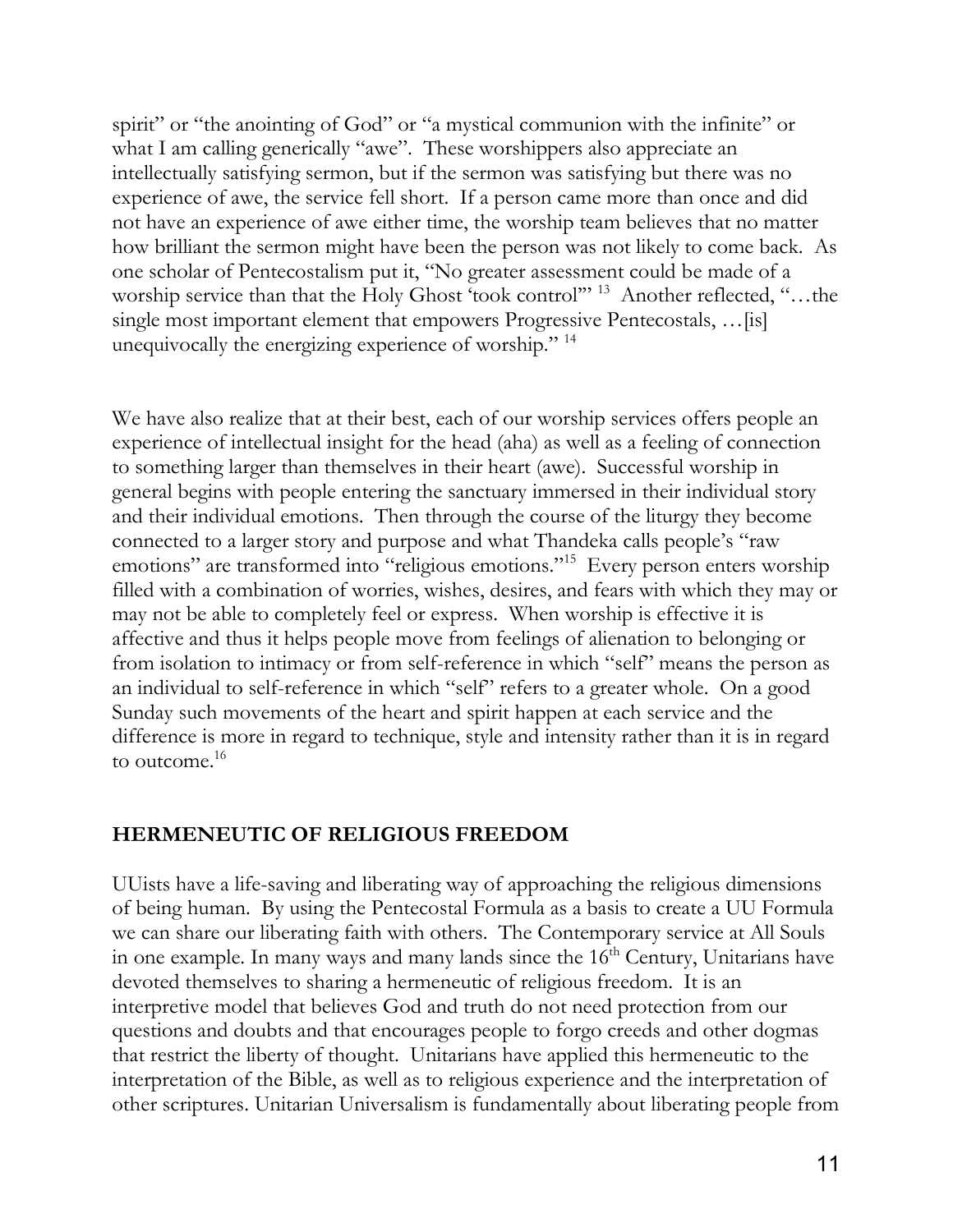oppressive religious structures and authorities and opening people to discover truth. UU's do this with an understanding that such liberation is essential to the creation of a just and equitable world and for the actualization of human potential.

# **What UUism has to offer Pentecostals:**

There are many assets that a distinctly UU neo-Pentecostalism could offer. For example, the hermeneutic of religious freedom can allow Africans and African Americans to link their experiences of awe to distinctly African origins rather than having the experience interpreted and mediated through Christian and Western symbols and cultures. The same is true for people of other cultures who will be freed to interpret their experience of awe in worship in ways that reach beyond the limitations of Western Christian metaphors and dogmas. In other words, UUism can offer in worship what Bishop Pearson offered in his book, the awareness that ´God is not a Christian..."<sup>17</sup>

Such an expression of UUism also offers a religious community for those who are seeking intellectually rigorous and religiously eclectic and anti-oppressive sermons in the context of embodied, energetic Pentecostal style worship. In the book Signs and Wonders the author tells the story of a freelance reporter who wished her Catholic church had just a smidgeon of Pentecostal joy, but she said she would not join a Pentecostal church because there was no substance to the sermon that followed the emotion and she was put off by the solution to many political and psychological problems being grounded in casting out demons. <sup>18</sup> She was also afraid too many people in these churches are becoming addicted to emotion that titillates and entertains but does not offer anything of lasting value.<sup>19</sup> Admittedly at times Pentecostalism around the world can seem like "nothing more than catharsis for the downtrodden... or like an opiate as in Marx's theory... and is certainly susceptible to self-interested manipulators and to escapism and fraud."<sup>20</sup> In the context of a UU form of neo-Pentecostalism one can imagine countering these shortcomings by building on UU traditions of democratic polity and congregational accountability, educated clergy, open discussion and debate and covenanted community.

# **What Pentecostalism has to offer UUism:**

# Intercultural Community

UU neo-Pentecostalism could help the UU faith to begin reaching people from cultures and demographics that have until this time been significantly absent from our congregations. At All Souls in Tulsa the influx of African Americans and, to a smaller extent, Asian and Hispanic Americans has enriched the life of our community with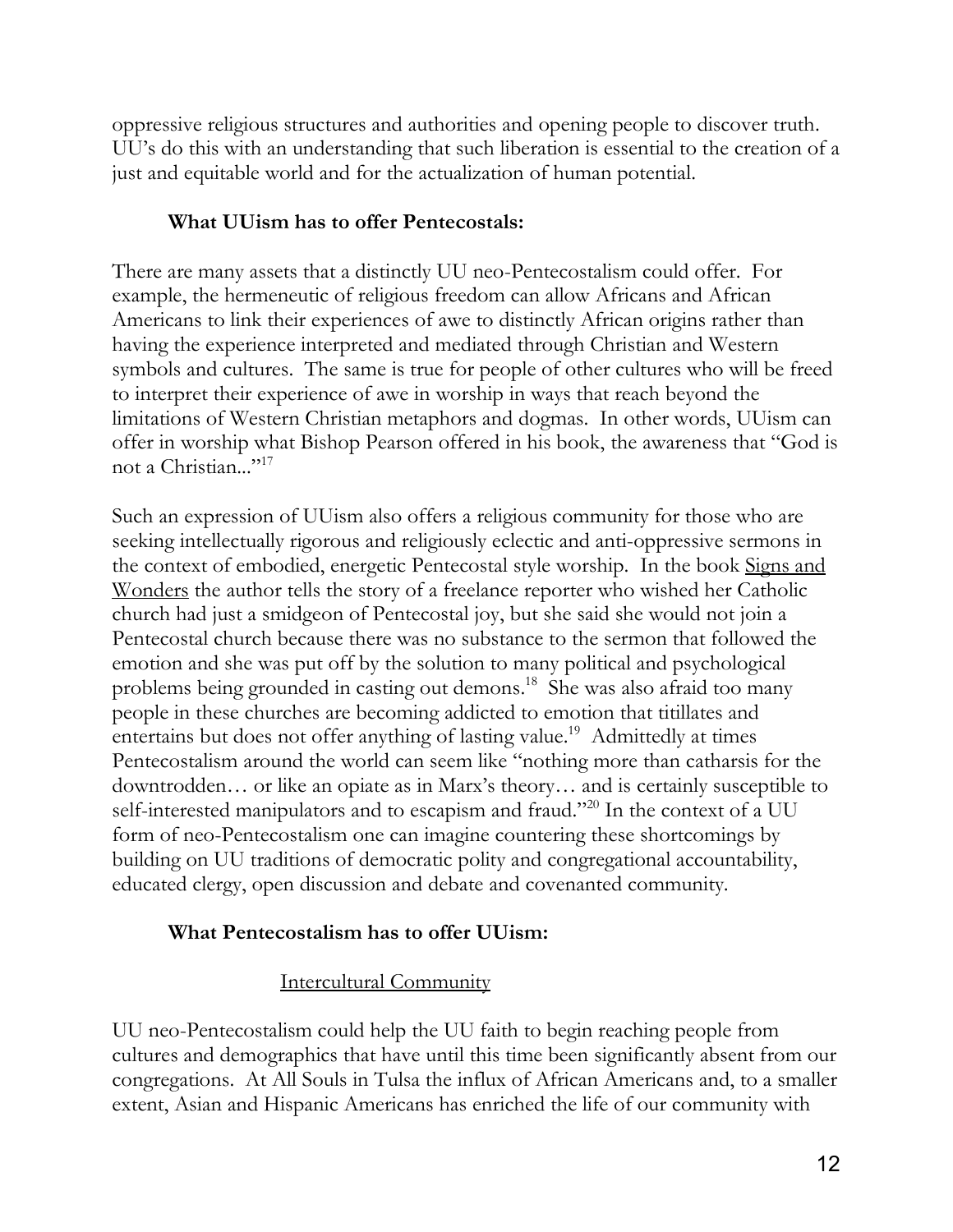remarkable new leaders, new ideas, broadened perspectives on issues of theology and the practice of religion. The rich presence of people from differing cultures and backgrounds has encouraged our church and its leaders to develop intercultural competencies and to see a significant aspect of our collective vocation as building an intercultural institution that can be a model of human understanding and inclusion.

# Joy, Hope & Surrender

At the same time, the neo-Pentecostal influences in worship, and throughout the life of All Souls, has brought new expressions of joy and hope and possibility. For one thing, the celebratory aspects of worship are offering a potent salve for the wounds and bruises we pick up in our justice and outreach efforts. "The work of doing social ministry is not easy; it requires ministering to people who are often sick, despairing, and living on the margins of society."<sup>21</sup> Without a rich fountain of hope and a reliable source to tap into the sustaining spirit of joy, such work can become dreary and unsustainable. In my own ministry over the past four years there have been numerous weeks involving heartbreaking realities from informing young children of the death of their father to sitting with parents after the suicide of their son and with one young man after the senseless murder of his brother in a drive-by shooting. I have distinct memories of feeling my spirit held and lifted in Contemporary worship in ways that gave me the energy and enthusiasm to keep ministering and also to maintain my own sanity. In the case of the murdered brother, I recall watching the young man as he brought his grief into Contemporary worship for months afterward and how he opened to his emotions through song and sinew. Recently, when a church staff member was murdered and her son, another church staff member, stood accused of the murder, I witnessed the way that each of our three distinct worship styles offered something different as the congregation sought to find comfort and meaning in the unfathomable situation. After 46 hours of stress and sadness, it was while singing in the Contemporary service that I palpably recovered a transforming sense of joy and hope. After experiencing that profound awe in worship in the midst of deep grief, I had an aha. I came to understand even more how this neo-Pentecostal form of worship is a powerful religious tool for healing, meaning-making and restoration.

# Institutionalized Transcendence:

UU ism's Transcendentalist heritage calls us to the direct experience of awe and wonder. Pentecostalism has created a reliable and repeatable way to bring people to such an experience in church and without having to necessarily climb to a mountaintop or live by a pond for two years. Pentecostal styles of worship offer an answer to one of the primary criticisms of Transcendentalism which is that it was not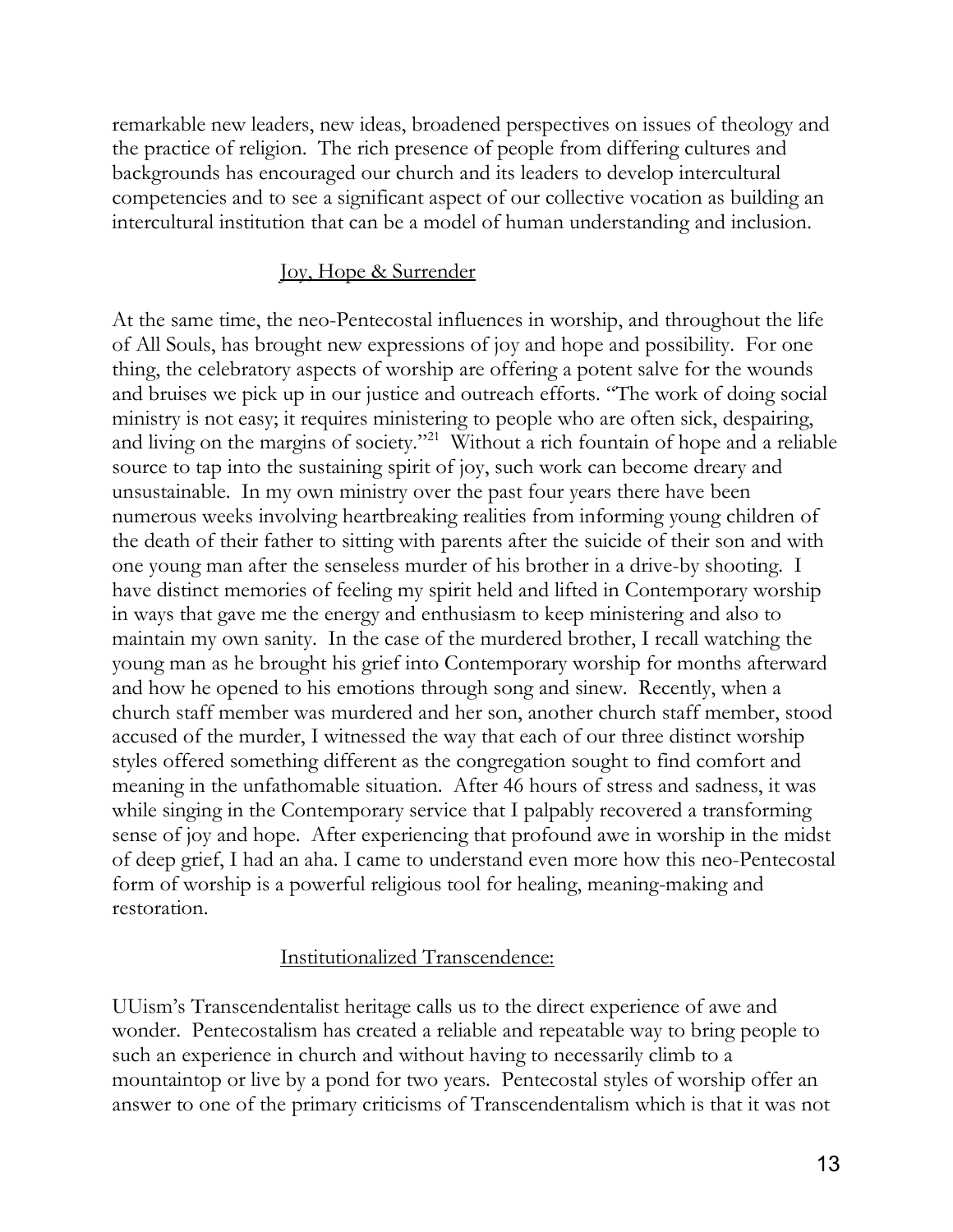supportive of churches and institutions. As one author put it, "Pentecostals have learned how to capture lightening in a bottle."<sup>22</sup> They know how to give people a direct experience of the holy, in church.

# Defining the Limits of Corporate Worship

At All Souls another gift that has come from this encounter is that we have begun to offer smaller venues for in-depth spiritual practices. Sunday morning in corporate worship there are limitations because there is such a large cross-section of theologies represented. UU corporate worship often tries to accomplish too much (i.e. joys and concerns). All Souls has begun to use smaller settings and services to introduce additional spiritual practices and rituals that might not meet the corporate needs of the larger congregation. For example we have a monthly Friday night Praise and Worship Service led by Pastor David Smith that typically involves at least two hours of sustained Christian Praise singing and it is not unusual for people to weep, dance, testify to each other, cry-out or speak in tongues during parts of this smaller service. It also is not bound by time. I was interested to read in Black Fire that in a number of large Pentecostal churches around the country today speaking in tongues and other traditional gifts of the spirit were being relegated to smaller more intimate settings.<sup>23</sup> All Souls has also begun to offer a communion service outside of the primary Sunday morning worship services on certain occasions and a large selection of meditative and other spiritual practices. These opportunities allow people to experience full expression of their individual spiritual practice and theology while also gathering the congregation together in corporate worship. 24 The combination of corporate worship and smaller venues for particular worship and practices could dramatically expand UUisms reach.

# **CONCLUSION**

Unitarian Universalism has a life-saving and liberating set of values and a transformative way of approaching the religious dimensions of being human. I believe we can use the Pentecostal Formula as a basis to create a UU Formula. The UU Formula would take much of what is powerful and beautiful and life-giving about neo-Pentecostal worship and yoke it to that which is liberating about UUism. If we are successful, it is conceivable that we could reach people in demographics far beyond any we have touched before. We could even create an intercultural religious movement that reaches across cultures and continents and has the power to shape the cultures and communities it reaches. Can you imagine counties, countries and continents that are filled in some significant ways with people who share our values of human understanding and dignity? What might that do to the body politics in those places? What might that do to spread a vision of peace and justice for all?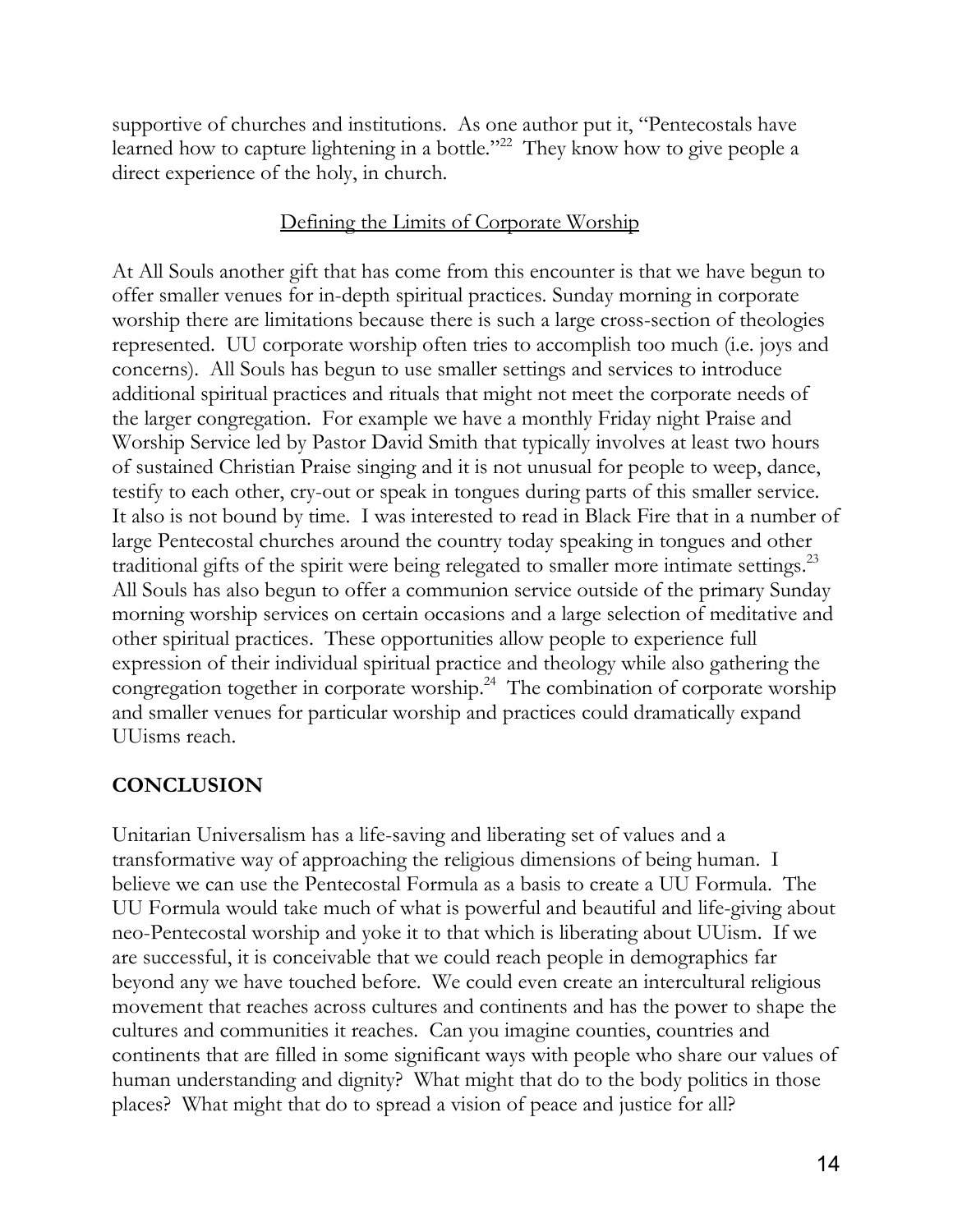### **AFTERWORD**

#### **The Story Continues:**

At All Souls in Tulsa as we began year four of this journey, one of our longest tenured families offered to buy the congregation an entire city block in downtown Tulsa to build a new church. Such a move means leaving a wealthy, predominately white neighborhood of Tulsa that mirrors the historic demographic of the congregation and entering the heart of the city's urban center. The new location will make the church much more accessible to people of all parts of Tulsa and from all walks of life. Building a new larger church, will also allow the congregation to create worship spaces that can more effectively accommodate the many forms of worship now occurring. It will also bring together the congregation that has existed since 2008 and allow US to build this new building together. A church that "we" built. In the largest congregational meeting ever held in the church's history the congregation voted overwhelmingly to accept the land and move. The decision was seen as a strong endorsement of the direction of the church and the vision of becoming a truly intercultural congregation.

In an effort to sustain and expand what is happening at All Souls, the church kicked off year five, in September 2012, with the worship team adding a Humanist service on Sunday mornings at 8:30 AM. On Homecoming Sunday 2012 there was an average of 280 adults in each of the three services and attendance that day and so far this fall has been fairly evenly spread out among the three styles of worship from Humanist to Contemporary. On Sunday mornings we begin with a service that does not mention God or scripture and has jazz and other secular styles of instrumental music and we end with a service that includes unconstrained praising of God, singing to God and regular references to the Bible. In each service the congregation recites and affirms the church's covenant and the members of the three worshipping communities interact through classes, programs, small groups, events, ordinations and installations, committees and our work in the wider community.

As we journey forward through the ages toward our Centennial year in 2021, All Souls in Tulsa is united around our vision which is beautifully displayed along with the congregations signatures in our main foyer. The vision begins:

Our church is an embodiment and celebration of the world as we hope it will one day become. A climate of profound hospitality, love and acceptance radiates from our campus and our members. Our sanctuary is bursting with people from a diversity of theologies, philosophies, ethnicities, cultures, colors, classes, abilities, generations, sexual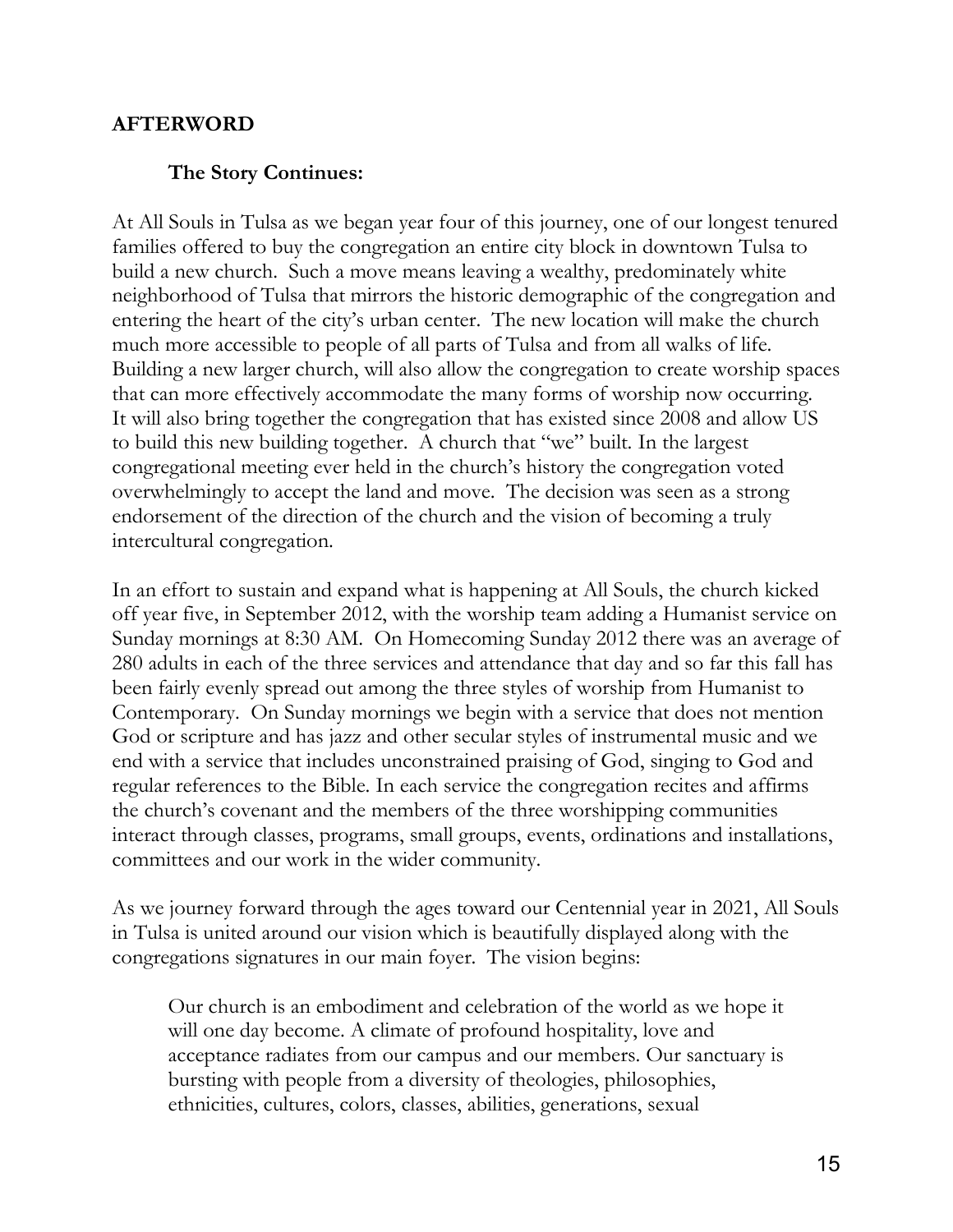orientations and political persuasions, all dwelling together in peace, seeking the truth in love and helping one another.

Incidentally, 2021 is also the anniversary of the worst Race Riot in America's history which was in Tulsa, Oklahoma. The racial divide in our city has been deep and wide. Our congregation's commitment to being a source of unity, healing and restoration has been ongoing for decades. My predecessor (and Prairie Group member) Dr. John Wolf exemplified this commitment in his role as a city leader during the time of the civil-rights struggles for racial integration and in the establishment of the intentionally multiracial UU Church of the Restoration in the Greenwood District where the riot occurred. Colleagues such as Rev. Yielbonzie Charles Johnson and Rev. Gerald Davis and others have built and worked to sustain that significant effort. Rev. Mark Morrison-Reed recounts that on the evening before the installation of Rev. Johnson in 1987 as the first minister of the Church or the Restoration UU, he and Rev. Marjorie Bowens Wheatly and others discussed late into the night what a Pentecostal UU church might look like and what it could do for the complexion and direction of our tradition. A Pentecostal might say, "these ministers prophesied that possibility and spoke it into the life of the city of Tulsa and ultimately into the life of UUism in America."

At the centennial of All Souls (2021) which coincides with the centennial of the Tulsa Race Riot we envision our church being a powerful beacon of racial reconciliation and understanding in our city. It is hard to imagine the congregation becoming the multiracial and intercultural congregation it is becoming without the involvement and influence of Bishop Pearson, Pastor David Smith, Randy Lewis, Nicole Ogundare and the members, staff and chorale of his former congregation. In other words, it is hard to imagine this trajectory without the development of a Pentecostal inspired contemporary worship service.

 $<sup>2</sup>$  Ibid.</sup>

<sup>4</sup> Alexander, Estrelda Y. Black Fire: One Hundred Years of African American Pentecostalism InterVarsity Press, Illinois 2011. p. 25.

 $6$  Ibid. 288.

l  $<sup>1</sup>$  On Aha and Senior Moments" William Saffire</sup>

July 5, 2009, on page MM18 of the New York edition of the New York Times Newspaper.

<sup>3</sup> Joseph A. Lipari (09/01/2007). "Editorial Review". *Library Journal* (Central Clinic, [Cincinnati\)](http://en.wikipedia.org/wiki/Cincinnati) 132 (14): 152.

 $<sup>5</sup>$  Ibid. 288.</sup>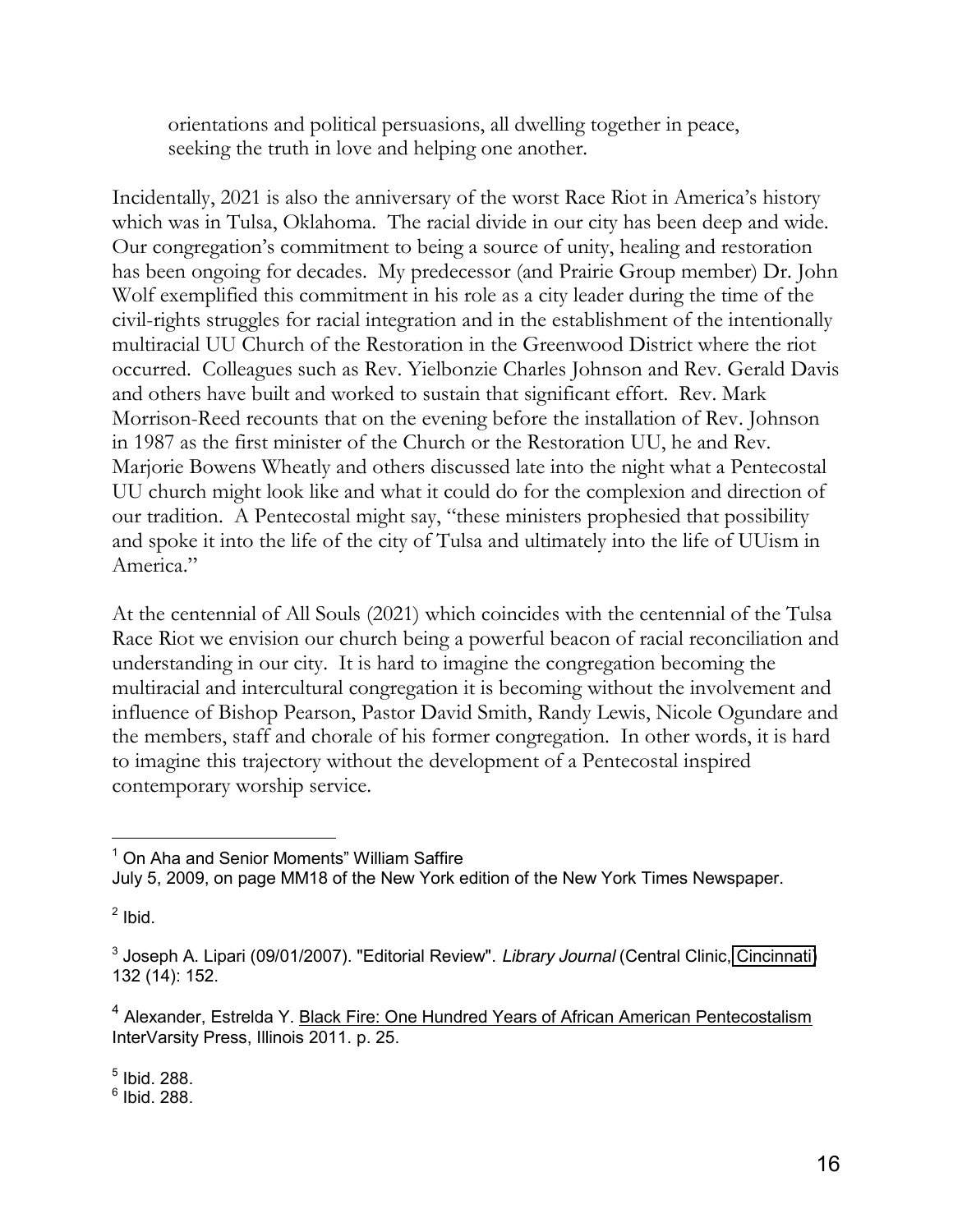$<sup>7</sup>$  Ibid. 398.</sup>

<sup>8</sup> Cox, Harvey, Fire From Heaven: The Rise of Pentecostal Spirituality and the Reshaping of Religion in the 21<sup>st</sup> Century. Boston, Addison-Wesley, 1995, p. 86.

 $9$  Alexander, Paul. Signs and Wonders: Why Pentecostalism is the World's Fastest Growing Faith. San Francisco, CA: Jossey-Bass, 2009. p 147.

 $10$  Ibid. p 147.

<sup>11</sup> Alexander, Estrelda Y. Black Fire: One Hundred Years of African American Pentecostalism InterVarsity Press, Illinois 2011. p. 384

<sup>12</sup> Miller, Donald. E., and Tetsunao Yamamori. *Global Pentecostalism: The New Face of Christian Social Engagement*. Berkeley, CA: University of California Press, 2007 Kindle Edition. 2630 of 3002

<sup>13</sup> Alexander, Estrelda Y. Black Fire: One Hundred Years of African American Pentecostalism InterVarsity Press, Illinois 2011. p. 57

<sup>14</sup> Miller, Donald. E., and Tetsunao Yamamori. *Global Pentecostalism: The New Face of Christian Social Engagement*. Berkeley, CA: University of California Press, 2007 Kindle Edition. 2628 of 3002.

<sup>15</sup> From conversations about worship with Thandeka at Prairie Group 2010.

 $16$  The level of surrender or giving oneself over to the occasion is one of the major differences in intensity. In our Contemporary service it begins for most people with obeying the instruction to turn to the person next to you and share a greeting or a blessing. For some, it continues with a greater surrender to feelings, thoughts and to what many describe as the power of the Spirit. In  $\overline{I}$  Traditional UU worship, the instruction to stand for singing is often said, "... as you are willing and able." This is a low expectation of surrender. Nevertheless, through the rituals of singing, standing for benedictions and responsive readings, the Traditional service also asks people to surrender to the liturgy and this is similar, even if it is much less intense.

<sup>17</sup> Pearson, Carlton. God Is Not A Christian, Nor A Jew, Muslim, Hindu... Atria Books, New York 2010.

<sup>18</sup> Alexander, Paul. *Signs and Wonders: Why Pentecostalism is the World's Fastest Growing Faith*. San Francisco, CA: Jossey-Bass, 2009. p.145

<sup>19</sup> Ibid. 145.

<sup>20</sup> Miller, Donald. E., and Tetsunao Yamamori. *Global Pentecostalism: The New Face of Christian Social Engagement*. Berkeley, CA: University of California Press, 2007 Kindle Edition. 2668 of 3002.

<sup>21</sup> Ibid. 2630 of 3002.

<sup>22</sup> Grant Wacker, *Heaven Below: Early Pentecostals and American Culture*, Harvard University